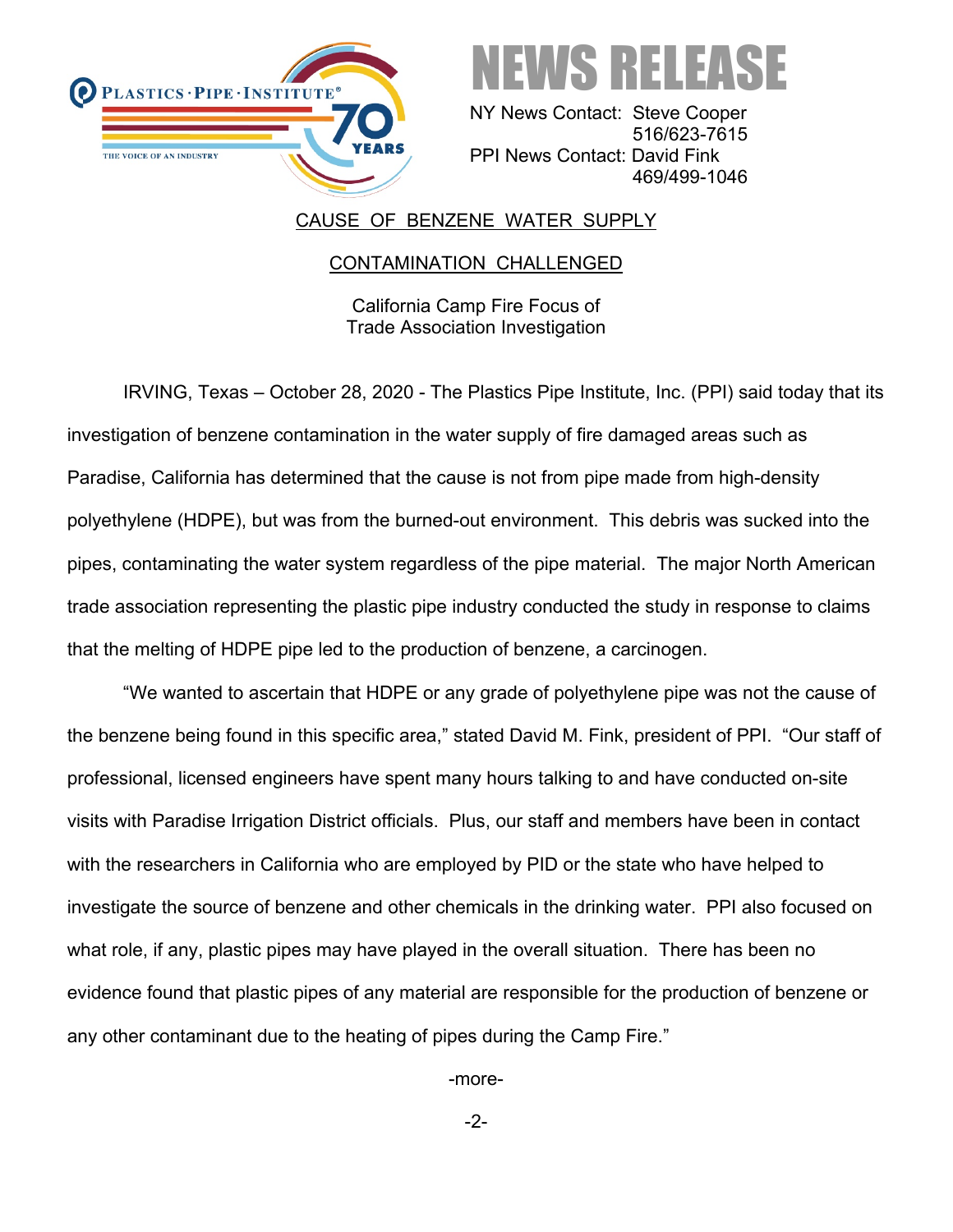According to the association, before the 2018 fire, the Paradise Irrigation District had 170 miles of underground water mains, typically buried 36 to 48 inches deep, with seven pressure zones to accommodate various elevations. The materials used for water mains included steel, cast iron, asbestos cement, and PVC. The majority of houses and structures in Paradise were built in the 1960s, 70s, and 80s. Water service connections/laterals primarily used steel, polybutylene (PB), copper, PVC, and HDPE. Plumbing for hot- and cold-water within houses were predominantly copper, with some steel and polybutylene (PB). Newer materials such as PEX and CPVC were rarely found in the older structures. Another finding was that backflow prevention devices were installed at commercial connections, but not at most residential connections. The fire destroyed 18,000 of the 20,000 buildings in the town.

Fink, who holds a B.S. in Chemical Engineering from the University of Pittsburgh, and B.S. in Chemistry from Gannon University (Erie, PA), continued to say that contamination, including benzene, was found in all types of pipe used for water mains, even those buried deep in the ground and not exposed to the heat of the fire. Contamination was also found in both metal and plastic service laterals. "There are many ways that different chemicals can find their way into the environment, especially in a fire where flame temperatures can hit 1,500 F."

As the Town of Paradise rebuilds and more residents return, PID is replacing lateral water service lines to affected buildings, typically using HDPE PE4710 water service pipe material produced in accordance with AWWA Standard C901 by many PPI member firms.

"The plastic piping materials such as HDPE, PEX, and PE-RT, when produced, sold, and certified for this purpose according to standards by AWWA and other agencies, are proven to provide safe and reliable delivery of clean drinking water," Fink stated.

-more-

-3-